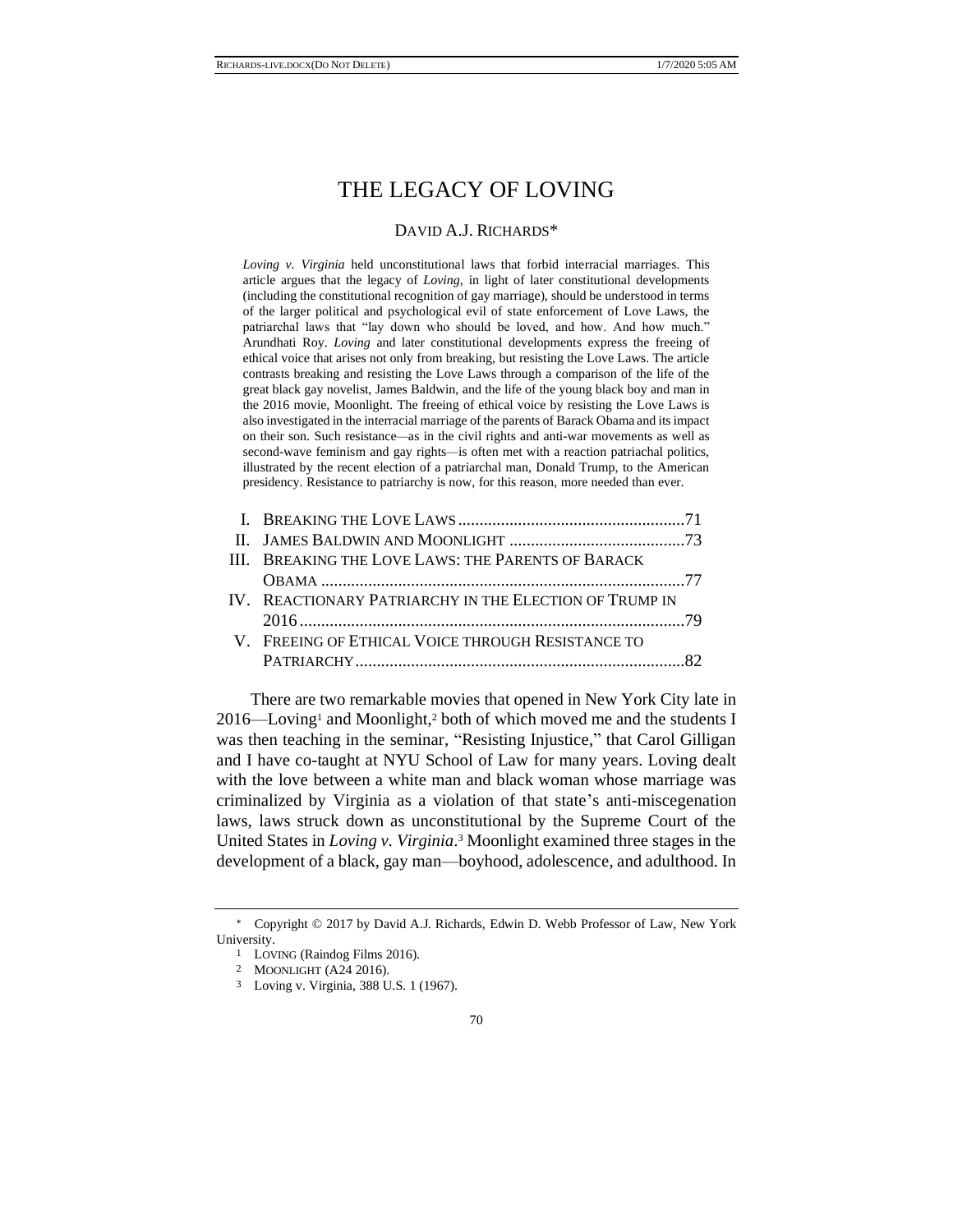boyhood, the boy's single mother is a drug addict, and his only experience of care is that of a drug dealer and the drug dealer's girlfriend; when the boy asks the drug dealer what a "fag" is, the dealer responds that is what some people condemn because it is love between men, but the condemnation and the reality are two quite different things. In adolescence, the boy has his first sexual experience with another boy while in high school, but, in the homophobically bullying environment of the school, the other boy—urged on by one of the school bullies—beats up his erstwhile lover, who refuses to fight back. The boy, furious at the bully who prompted his violent humiliation, breaks a chair over the bully, leading to bad consequences for the boy and his future. In adulthood, the boy has become a rather armored, physically muscled drug dealer, and is telephoned by his former lover (now a cook who wants to cook for him), whom he meets. He confesses after his meal that he has experienced no other sexual intimacy since his adolescence. The lover, himself now estranged from his straight marriage and struck by remorse, takes the damaged drug dealer in his arms as the movie ends. What did these two movies have in common that had such resonance for me and my students late in 2016, around the time of an election that shocked them and me? In this essay, I examine the legacy of *Loving* through the prism of our discussions in "Resisting Injustice" and use the analysis to illuminate what many of us found so resonant in the leadership of Barack Obama, and why others were so repelled. I conclude with some reflections on the recent election, and the need for resistance.

#### <span id="page-1-0"></span>I

## BREAKING THE LOVE LAWS

Why was Loving so alive for me and my class, and why did we have one of our best discussions when I asked them to address love across the boundaries of race and gender, comparing the boy and man in Moonlight with the development of the great black, gay artist and activist James Baldwin?

My question for that week arose from my recently published book, *Why Love Leads to Justice: Love Across the Boundaries*. <sup>4</sup> We had discussed in the seminar for the past weeks what Arundhati Roy, the Indian novelist, called the Love Laws: the patriarchal laws that "lay down who should be loved, and how. And how much." 5 In her important book, *The Birth of Pleasure: A New Map of Love*, <sup>6</sup> Carol Gilligan argues that the Love Laws

<sup>4</sup> DAVID A.J. RICHARDS, WHY LOVE LEADS TO JUSTICE: LOVE ACROSS THE BOUNDARIES (2016).

<sup>5</sup> ARUNDHATI ROY, THE GOD OF SMALL THINGS 33 (1998).

<sup>6</sup> CAROL GILLIGAN, THE BIRTH OF PLEASURE: A NEW MAP OF LOVE (2003). For her discussion of Roy, see *id.* at 9, 171–77, 182, 189.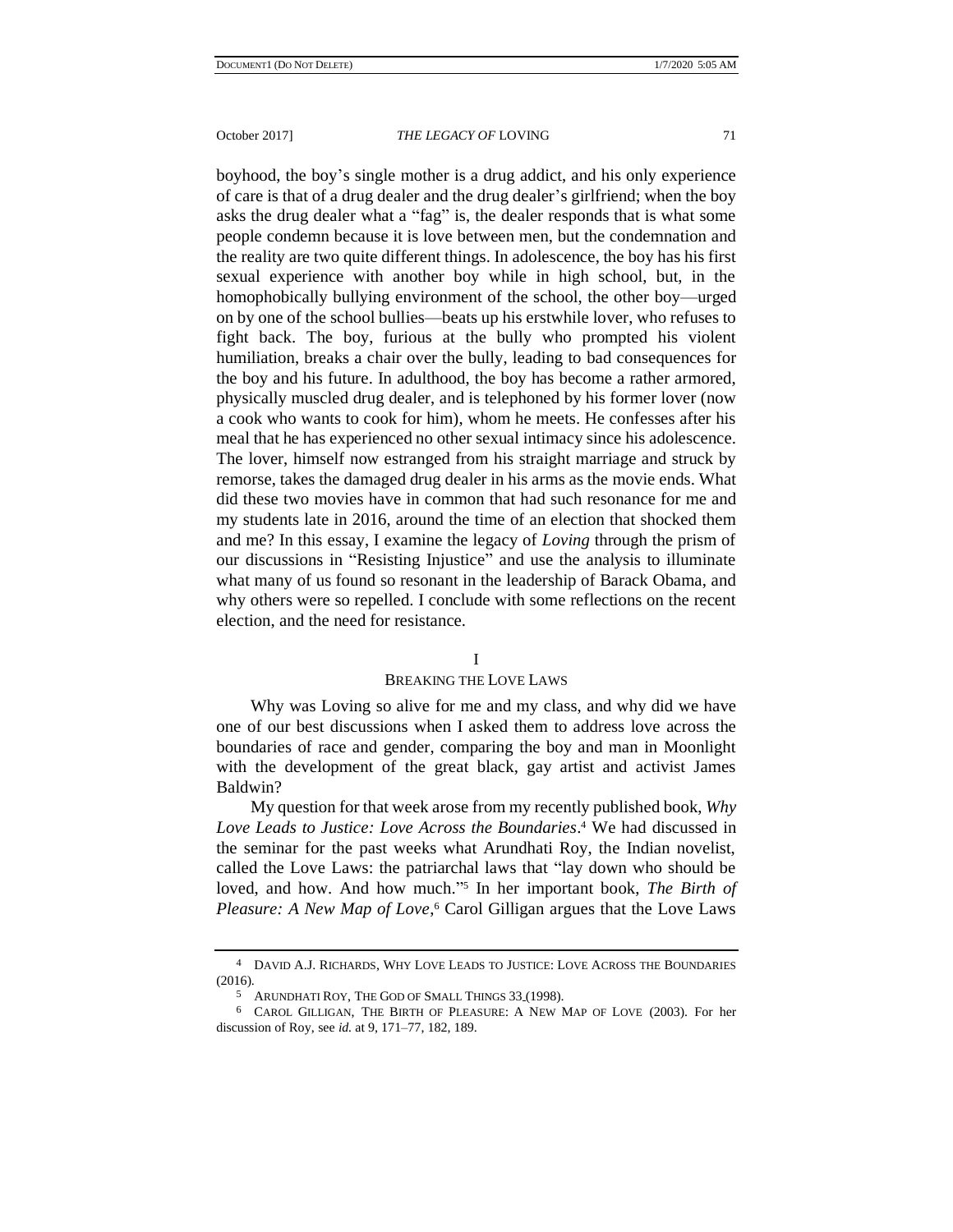are fundamental to the crippling psychological power patriarchal cultures (through their initiations into manhood and womanhood) inflicted on the psyches of men and women. In our co-authored book, *The Deepening Darkness: Patriarchy, Resistance, and Democracy's Future*, <sup>7</sup> we explain the psychological power of such initiations in terms of traumatic breaks in relationship, replacing relationships with identifications with falsifying gender stereotypes. Carol called this the gender binary and hierarchy required by "patriarchy"— "an anthropological term denoting families or societies ruled by fathers. . . . [I]t elevates some men over other men and all men over women; within the family, it separates fathers from sons (the men from the boys) and places both women and children under a father's authority." <sup>8</sup> The key to such patriarchal psychology is trauma, the marks of which are a disassociating loss of voice and memory, which explains why patriarchy is so difficult to see and so easily marginalized, if not dismissed. To the loss of voice and memory that patriarchy inflicts, there is further its legitimation of repressive violence against any challenge to its authority.

This violence includes the sometimes incendiary violence inflicted on any deviation from the Love Laws, which brings us, of course, to the incendiary violence inflicted on any alleged breaking of the racist antimiscegenation criminal codes, struck down as unconstitutional by the United States Supreme Court in *Loving v. Virginia.* These codes only make sense when seen against the background of the patriarchal racial and gender hierarchies they enforced. The exploitation by Southern white men of black women—endemic under slavery and continuing long after—was not regarded as breaking these codes, because such intimacies did not disturb, but rather exemplified, the patriarchal hierarchy (i.e. white men exploiting black women). Marital love of the sort exemplified by *Loving* unthinkably broke this hierarchy and was also thus condemned. What also challenged this highly racialized and gendered hierarchy was consensual love between a white woman, no longer on her desexualized, idealized pedestal of Southern patriarchal womanhood, and a black man. It was breaking the Love Laws in this way that unleashed the incendiary violence of Southern lynchings, as Ida Wells-Barnett, the black journalist, cogently argued when she found that lynchings of black men often did not involve sexual relationships at all (but only white jealousy of black business success) and, when they did, involved the consensual sexual choices between Southern white women and black men.<sup>9</sup>

<sup>7</sup> CAROL GILLIGAN & DAVID A.J. RICHARDS, THE DEEPENING DARKNESS: PATRIARCHY, RESISTANCE, AND DEMOCRACY'S FUTURE (2009).

<sup>8</sup> *Id.* at 22.

<sup>9</sup> For fuller documentation, see DAVID A.J. RICHARDS, WOMEN, GAYS, AND THE CONSTITUTION: THE GROUNDS FOR FEMINISM AND GAY RIGHTS IN CULTURE AND LAW 185–90 (1998) [hereinafter WOMEN, GAYS, AND THE CONSTITUTION] (explaining Ida Wells-Barnett's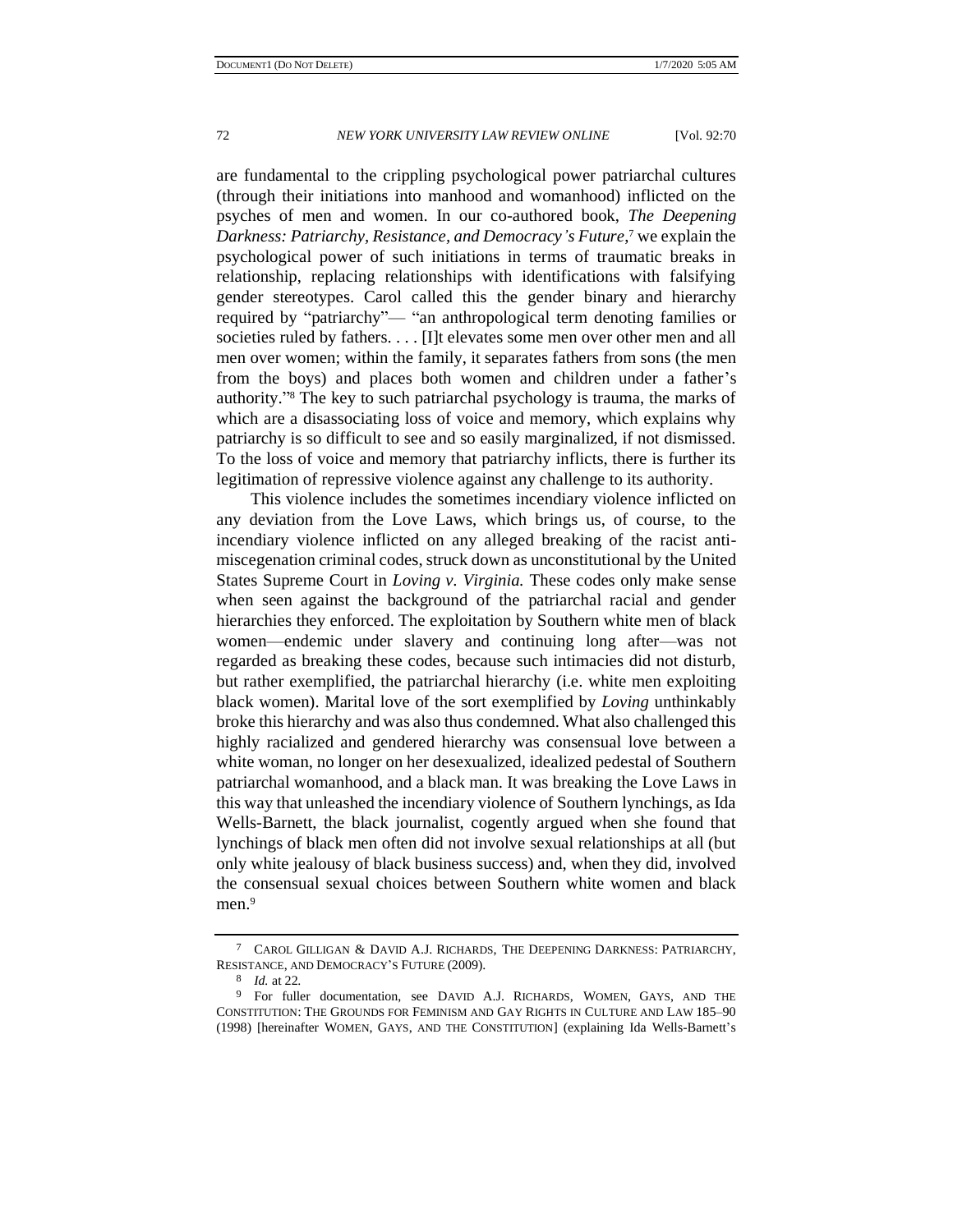Carol and I had come to see in our collaborative work that the incendiary violence unleashed on those who crossed the boundaries of race was a general feature of many other forms of what we came to call love across the boundaries not only of race/ethnicity but also of religion or caste or gender. Such incendiary violence led us to see the crucial role the Love Laws played in the psychology of patriarchy, not only holding men and women in their patriarchally assigned roles, but also cutting off any moral or empathetic feeling for outsiders—the psychological root, we came to believe, of the irrationalist political evils of anti-Semitism, racism, sexism, and homophobia, all of which involve violence and sometimes genocidal atrocity.

In my thinking about these matters, which culminated in the argument of *Why Love Leads to Justice*, I had come sharply to distinguish breaking the Love Laws from resisting them. Breaking the Love Laws was incendiary, so why break them? Resisting the Love Laws calls for breaking them in a very different way and spirit, namely, coming to see that the condemnation inflicted by the Love Laws, often psychologically internalized, was unjust precisely because the experience of genuine love across the boundaries freed a resisting voice to question and reject patriarchy and its attendant irrationalist political evils. This had certainly been my experience as a gay man in a loving relationship with a man (my equal in every way) whom I have shared my life with for some forty years. Through the close study of a range of straight and gay/lesbian relationships in my book, I had come to believe and to argue that such love across the boundaries (whether straight or gay) freed an ethical voice, as it had mine, that not only freed oneself from irrational self-hate but also exposed and empowered a larger resistance to patriarchy and its attendant anti-democratic evils, as Carol and I argued at length in *The Deepening Darkness*. I believe my argument in *Why Love Leads to Justice* supports this claim: How otherwise do we understand the extraordinary ethical creativity of a John Stuart Mill, an Eleanor Roosevelt, a James Baldwin, a Margaret Mead, or a Ruth Benedict?

#### II

## JAMES BALDWIN AND MOONLIGHT

My study of the life of James Baldwin in my book was much the most illuminating to write, and, when it came to discussing the book in the seminar, I asked the students to focus on this chapter in my argument. Having just seen Moonlight the week before with my partner and my sister, I asked the students to compare the journey of Baldwin to that of the boy and man in Moonlight. Why Baldwin? And, why Moonlight?

critique of the women's suffrage movement).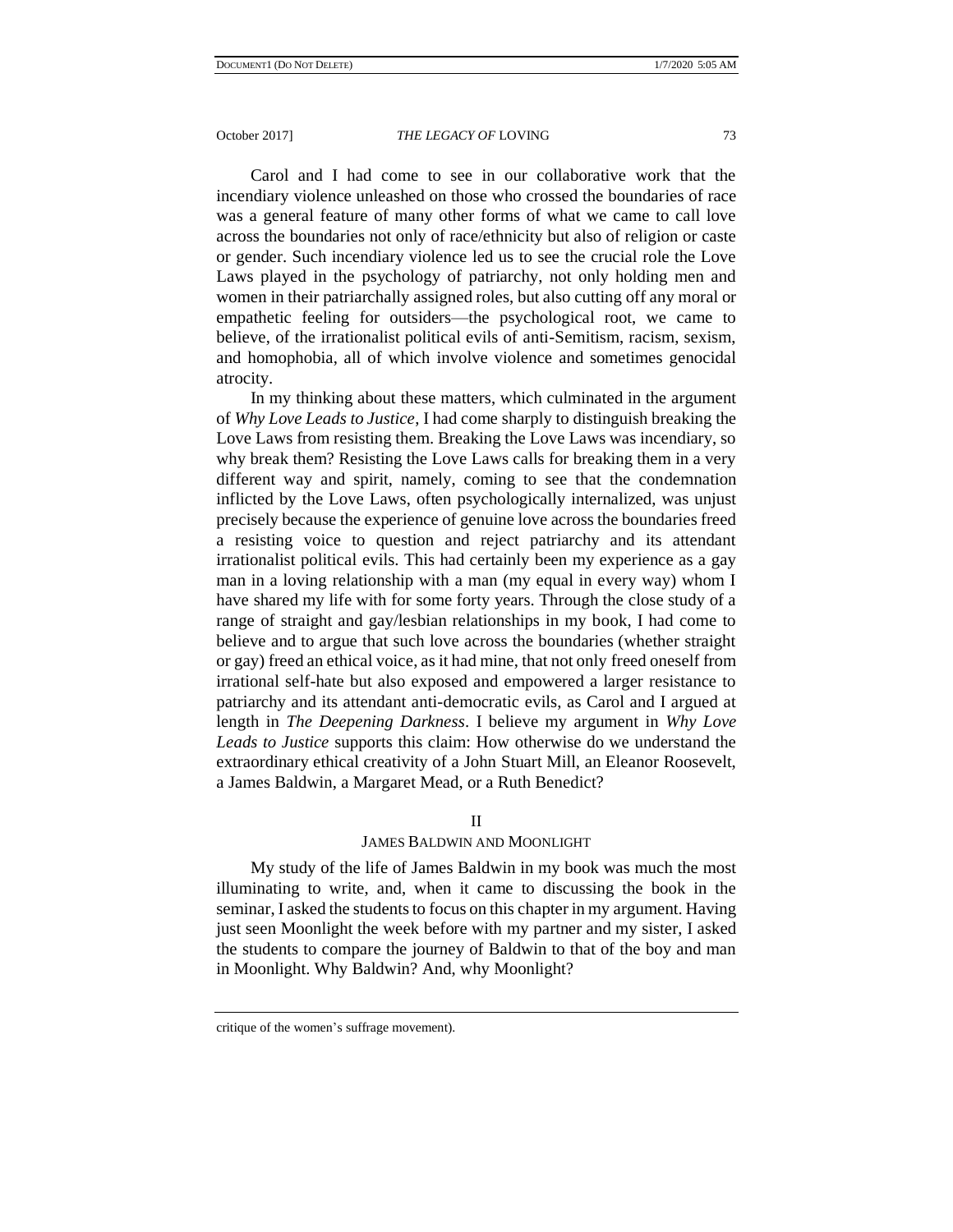My study of the life and works of James Baldwin led me to understand the remarkable developmental journey that led to the astonishing ethical creativity, and perhaps the most astonishing example I had found, of the psychological and ethical freeing of voice I called resisting injustice. Baldwin was a gay black man born and raised in Harlem, New York City. The only father he knew was his violently abusive step-father, a religious preacher who preached racism (all white men were devils), homophobically condemned his effeminate step-son as ugly and unmanly, and ended his life insane. Baldwin was not only black and gay, but also—in terms of the values of gay life in New York City at the time—physically unattractive and flamboyantly effeminate, repelling to many gay men in that place and time (and long thereafter). While he had some affairs with women, his sexual experiences in New York City were largely with rather homophobic and closeted gay men, and Baldwin—himself quite self-hating at this point of his life—suicidally endured such violence as what he thought gay intimacy only could be. (Baldwin tried to commit suicide at least three times in his life.) Friends urged him to leave New York City, fearing he would selfdestructively be killed. He took their advice, though it must have been emotionally difficult for him to leave his beloved mother and his many halfbrothers and sisters whom he loved and largely supported at the time (in the absence of his step-father). What Baldwin found in Paris was the love of his life, a loving relationship to another man, and a white Swiss man at that: Lucien. It was in his loving sexual and emotional relationship to Lucien that Baldwin first experienced what love was and could be. Freed from the selfhating violence of American homophobia and through the experience of gay love, Baldwin—with Lucien as his companion—freed his ethical voice in his remarkable essays on American racism (as a harm to both whites and blacks) and in his first great novel, the pathbreaking *Giovanni's Room*, <sup>10</sup> dealing with an American man's difficulties in accepting his gay love for an Italian (racialized) man.<sup>11</sup> The relationship to Lucien did not last, but Lucien was with him at Baldwin's death. After Lucien, Baldwin's life always searched for a lasting gay relationship. Having tasted and experienced gay love, he knew he must write from and defend the experience that had saved his life and made psychologically possible his creative voice as a writer and activist in the civil rights movements in the United States, in which he was an important participant.<sup>12</sup>

I had asked the students in the seminar, "Resisting Injustice," to compare the journey of two black, gay men: James Baldwin and the boy and

<sup>10</sup> JAMES BALDWIN, GIOVANNI'S ROOM (1956).

<sup>11</sup> For discussion of the novel, see RICHARDS, WHY LOVE LEADS TO JUSTICE, *supra* not[e 4,](#page-1-0) at 163–64.

<sup>12</sup> For fuller discussion of all these points, see *id.* at 150–81.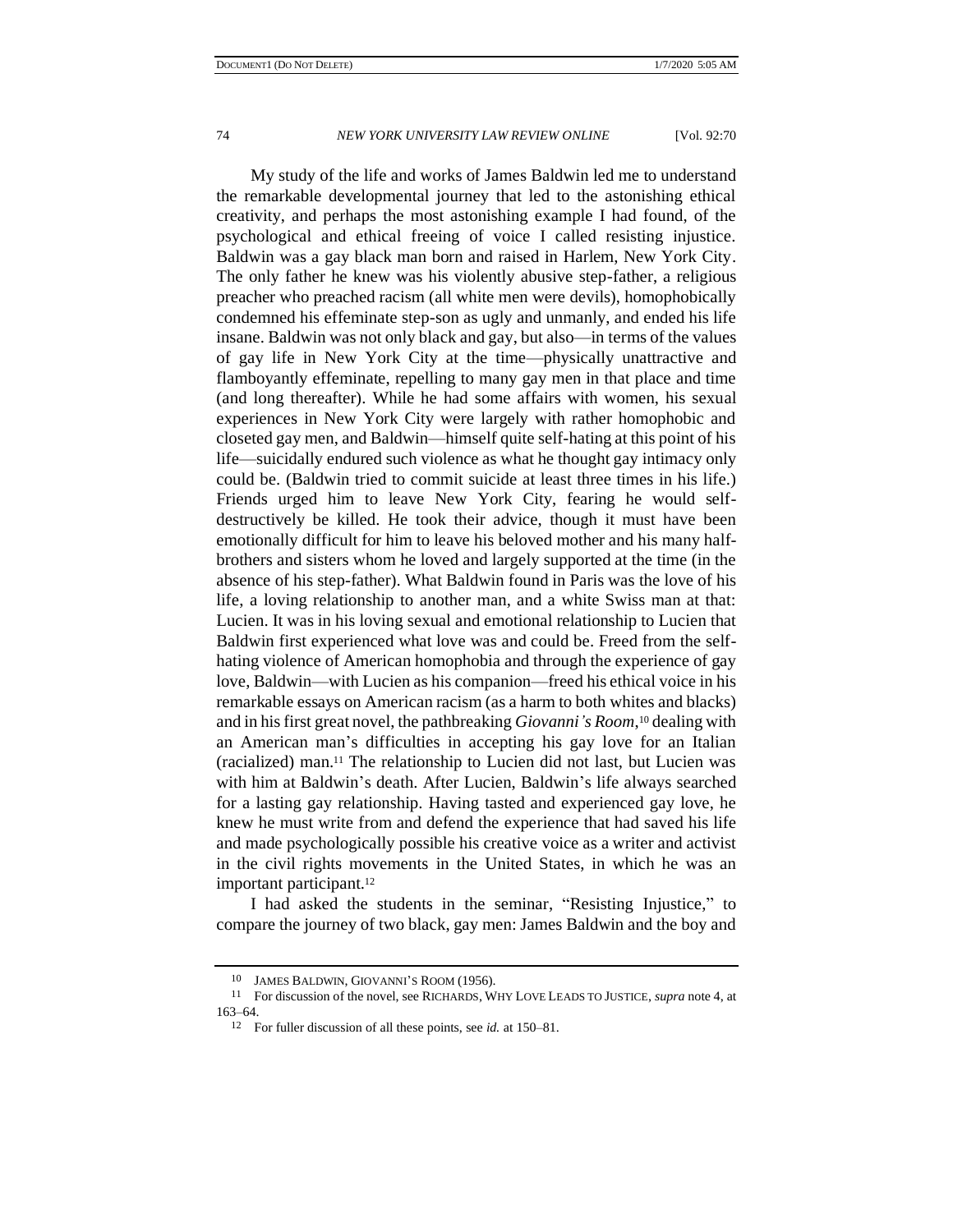man in Moonlight. All of their responses were, I thought, memorable and insightful, as I illustrate by discussing several of them now.

First, a man of color—who had long regarded James Baldwin as the most "objective" black writer among other black writers on racism whom he had spent a lifetime reading and studying in-depth—remarked that Baldwin's developmental journey clarified for him Baldwin's fierce and clear-eyed objectivity of the harms racism inflicted not only on people of color, but also on whites. What made his "objectivity" psychologically possible is that Baldwin only came to understand how American he was when he went to Europe and experienced the love of another man of a different nationality and race. Circumstances had compelled Baldwin, quite painfully, to become an outsider to American racist and homophobic patriarchy, but it was his very experience of love across the boundaries as an outsider that made him understand the culture that he still loved—the culture that gave rise to and was influenced by the civil rights movement—but that had nearly killed him. But, Baldwin, who wrote all his novels while living in Europe, returned to America again and again, actively supporting the civil rights movement (he said Martin Luther King, Jr., was the only minister he ever liked, having in mind his step-father's racist and homophobic violence) and staying in relationship to and supporting his beloved family.

Baldwin, in contrast to another great black novelist of his period, Richard Wright, always remained emotionally and ethically connected to the Christianity of his youth, which explains his understanding of and support for the role the Black churches and Martin Luther King, Jr., played in the transformative achievements of the civil rights movement. So, Baldwin was both outside and inside American patriarchy, exemplifying what Virginia Woolf in her brilliant essay *Three Guineas*, called the imperative ethical need for "the Outsiders' Society," <sup>13</sup> persons who understand they live within patriarchy but are also outside it, who can see and resist its demands. Woolf believed "the daughters of educated men" <sup>14</sup> were one such group of persons (an argument that resonated with many of our students, who, as law students, saw law as a still-patriarchal profession and found in Woolf's argument a strategy of resistance). Baldwin's experience as an outsider, in Woolf's sense, clarifies how he came to see and write of the problem of patriarchy largely invisible to most Americans in his period. Thus, his "objectivity."

Two other students—a woman of color and a white woman—made piercing observations in response to the comparison of Baldwin's journey and the three acts of Moonlight. The woman of color observed that Baldwin experienced resistance through the remarkable intersectionality of his resistance: not only a black and gay man, but also an effeminate gay man,

<sup>13</sup> VIRGINIA WOOLF, THREE GUINEAS 126 (Mark Hussey ed., 2006).

<sup>14</sup> *Id.* at 125.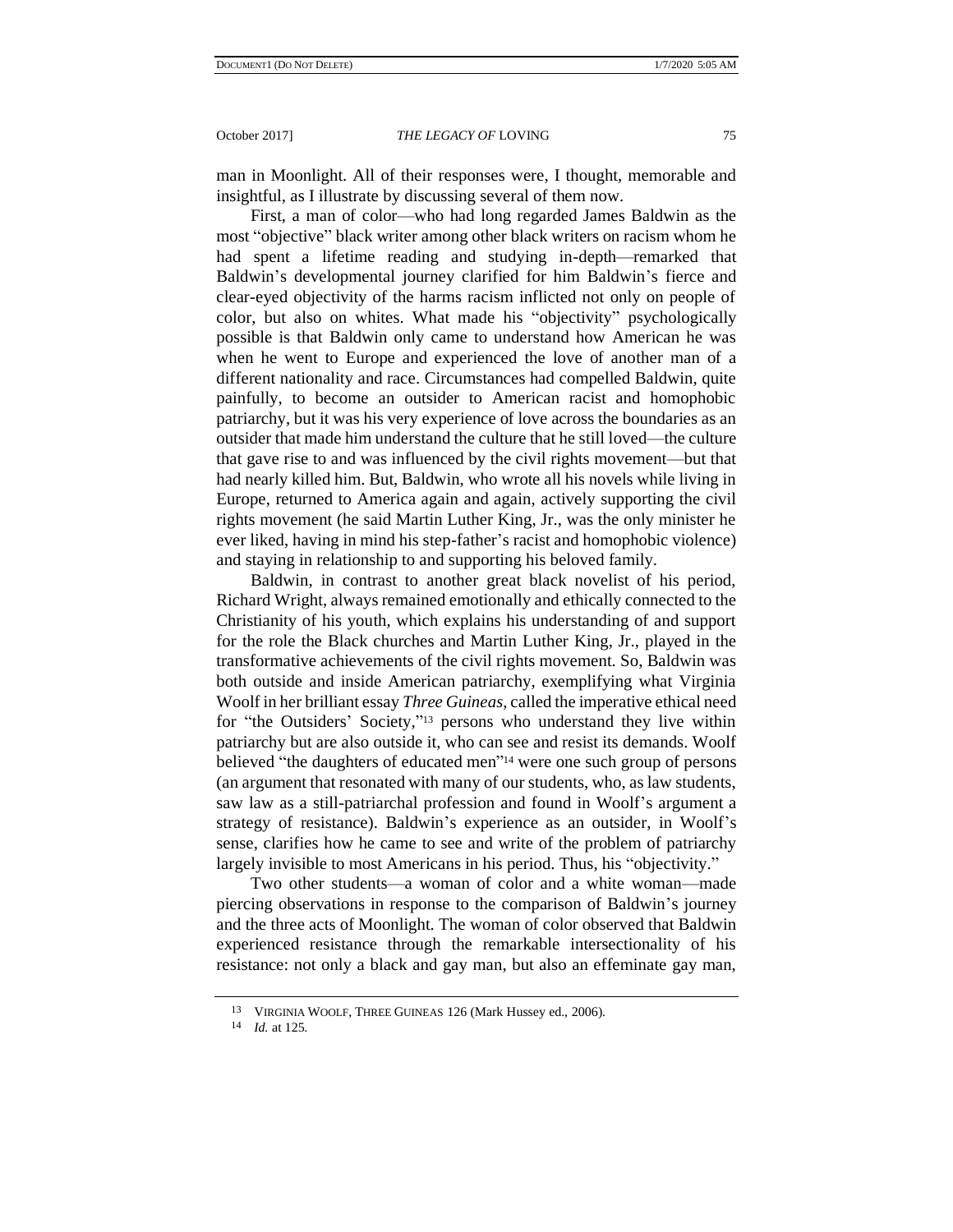thus challenging not only stereotypes of race and sexual orientation, but of gender as well, which accounts for how and why he resisted the role patriarchy plays not only in racism and homophobia, but in sexism as well. That is what makes his voice so ethically transformative as he writes from a sense of our common humanity which he had found through and because of his experience of love, as the person he was, across so many boundaries.

The white woman pointed to four important differences between Baldwin's journey and that of the man in Moonlight. First, there was Baldwin's experience of the deep and abiding love of his mother as well as his sisters and brothers, to whom he always stayed in relationship. In Moonlight, there is an addicted mother, who only comes later to realize what her abandonment had meant to her son and begs his forgiveness, and a drug dealer who disappears as a presence in the boy's life (there is a beautiful scene, early in the movie, in which the drug dealer teaches the boy to swim, holding him up on his back in the water—an image of care and freedom). Second, Baldwin, always a passionate reader (particularly devoted to the novels of Henry James) and an autodidact, never goes to university, but he is by any measure very well educated.<sup>15</sup> Importantly, Baldwin had a quite good education in the admirable New York City public schools of his period in which teachers, white and black, recognized early his brilliance and introduced him to literature and New York City theater; many of his friends were white Jewish boys. Third, Baldwin comes to experience sexual love in Europe, whereas the adolescent in Moonlight is homophobically beaten by the boy he thought he loved and loved him. And, fourth, Baldwin never covers his homosexuality, but is flamboyantly and effeminately gay. The adolescent in Moonlight is much more circumspect. He certainly does not proclaim his homosexuality, and is homophobically beaten by his erstwhile lover. In the third act of his life, portrayed in Moonlight, the fearful, lonely, and physically slight boy has, through the trauma of homophobic abuse and abandonment, becomes physically unrecognizable—a muscled and armored drug dealer who has not experienced sexual intimacy since his adolescence. Seeing the movie, another woman of color in the class observed, was a deeply moving shock of recognition of what black men endure when they break the patriarchal Love Laws. What she saw in the movie was all too real, resonant, and contemporary. If there is a continuing problem of black manhood, patriarchy is at the heart of it.

So, a 2016 movie based on a Supreme Court case in 1967 showed—in

<sup>15</sup> John Stuart Mill, perhaps the best-educated man of his age, never attended either of Britain's great universities, as his father did not regard them as serious institutions of learning but rather finishing schools for the aristocracy. See, on this point, RICHARD REEVES, JOHN STUART MILL: VICTORIAN FIREBRAND 41 (2007) (describing the dismissive attitude of Mills's father towards Britain's great universities).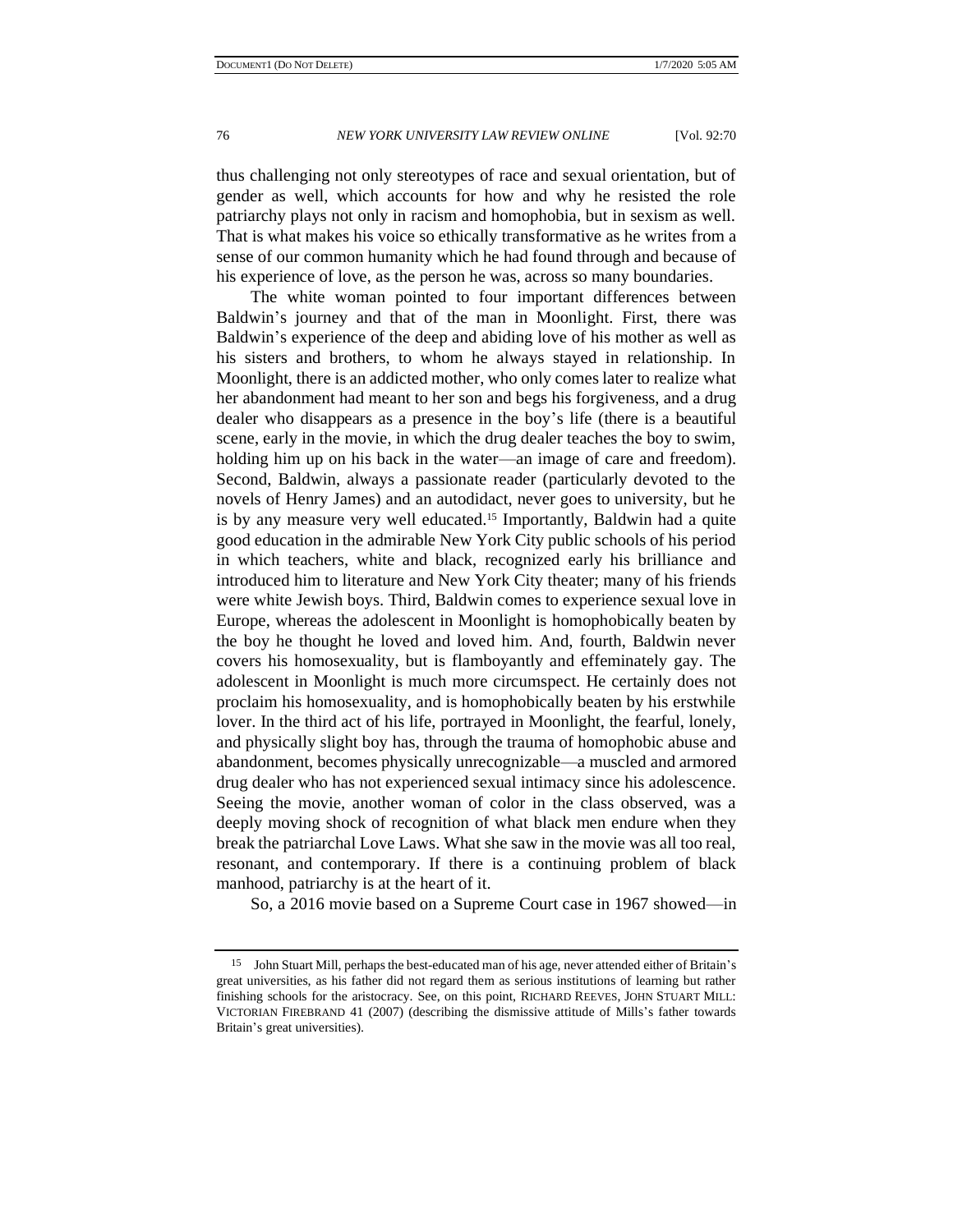the voices and experiences of my students and myself—that the issues of *Loving* remain all too real: breaking the Love Laws remains all too incendiary and traumatic in the experience of black, gay men today, as Moonlight makes clear. The legacy of *Loving* is that in that case the Supreme Court was the forum of principle that recognized the resisting voice of an interracial couple in love, the forum that was later to recognize the voices of gay/lesbian couples very much in love to marry as a basic constitutional right. There is a principle of law that extends to both cases, and we have come to recognize it through lovers who resisted the Love Laws central to patriarchy.

#### III

#### BREAKING THE LOVE LAWS: THE PARENTS OF BARACK OBAMA

Baldwin's resistance to patriarchy shows how such resistance connects the personal and the political, and perhaps there is no better contemporary example of this connection than the journey of President Barack Obama. In our seminar, Carol Gilligan and I have the students read Obama's autobiography, *Dreams from My Father*. <sup>16</sup> Obama was the product of an interracial marriage, a white mother and a black, Kenyan father, exactly the kind of sexual relationship—a white women choosing a black man—that is, under patriarchy, most incendiary. How could this fail to be significant in understanding Obama's journey and how and why his political voice has been for many of us so resonant, and for others the object of such unjust denigration, lies, and irrationally violent rejection?

What makes Obama's autobiography so interesting, from the point of view of the argument of this essay, is that his mother—the central figure in his life—not only broke, but also resisted the Love Laws. As a white women, she not only acted on her desire for the black Kenyan she had come to love (marrying him), but her resistance to the Love Laws also took the form of a larger ethical commitment to the values of the resistance movements she experienced during her life time—in particular, the anti-racism of the civil rights movement and second-wave feminism. His mother's life embodied the values of second-wave feminism, including her advanced education and research in the social anthropology of Indonesian life, and her later work on woman's issues in third world countries. Nonetheless, she always remains in relationship to her son, stimulating his educational performance. There is also the model of his maternal grandmother, who is more successful in her career in banking than his grandfather. In contrast, Obama barely knows his father, who abandons the family when he is a child and only visits him briefly

<sup>16</sup> BARACK OBAMA, DREAMS FROM MY FATHER: A STORY OF RACE AND INHERITANCE (rev. ed., 2004).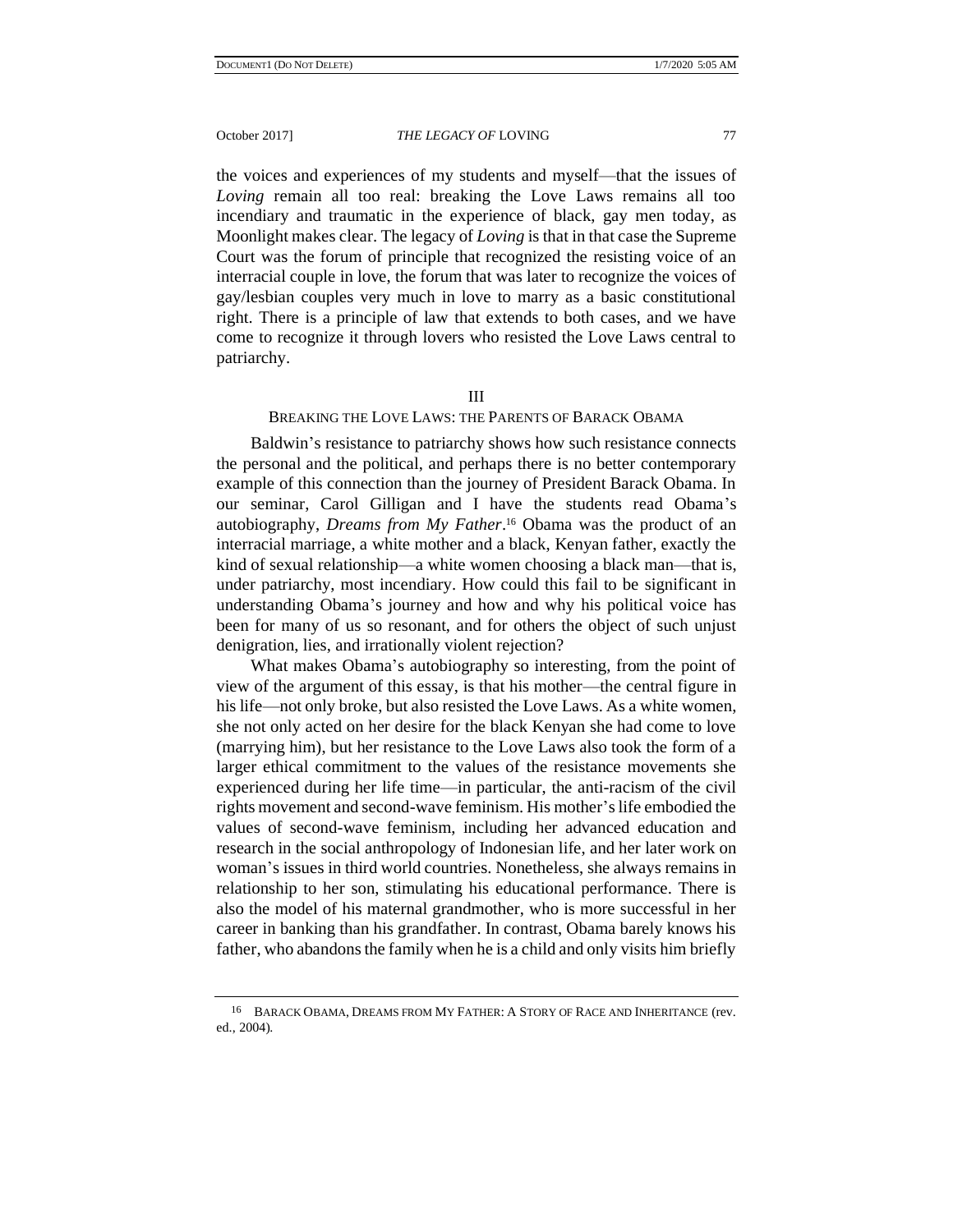later in Hawaii (Obama doesn't much like his father's commanding ways). Obama is brought up by his mother, who later marries another man of color, an Indonesian, and by his white grandmother and grandfather. What Obama knew of his father, he learned from his mother, who communicated to him the promise and ambition of the man with whom she had fallen in love. Obama's own ambition may be traced to the model she imparted to him that his father was a Kenyan who would ethically and politically lead his third world country into democracy and the modern world. It is only at the end of his autobiography that Obama actually goes to Kenya and confirms the truth—that his father was an abusively violent patriarchal husband to his other wives; an alcoholic who had not fulfilled his promises. His father had come to accept too much of the old world:

Too much of its rigidness, its suspicions, it male cruelties. Too little of the laughter in Granny's voice . . . . The loyalty that could make up for a lack of airplanes or rifles. Words of encouragement. An embrace. A strong, true love. For all your gifts—the quick mind, the powers of concentration, the charm—you could never forge yourself into a whole man by leaving these things behind. 17

When Obama had earlier come to learn in Chicago about the truth of his father's life from his sister Auma, he experienced a revelation and release:

Now, as I sat in the glow of a single light bulb, rocking slightly on a hardbacked chair, that image had suddenly vanished. Replaced by . . . what? A bitter drunk? An abusive husband? A defeated, lonely bureaucrat? To think that all my life I had been wrestling with nothing more than a ghost? For a moment I felt giddy . . . . The king is overthrown, I thought. The emerald curtain is pulled aside. . . . I can do what I damn well please. For what man, if not my own father, has the power to tell me otherwise?<sup>18</sup>

Once freed from the no longer authoritative patriarchal image of his father, Obama experiences a freedom from the patriarchal demands that had destroyed his father and centers himself in a "strong, true love"<sup>19</sup> with a woman very much his equal, a conviction of respect for woman as equals he had learned from his mother's resistance to the Love Laws.

Obama's journey is thus into a sense of being an anti-patriarchal man, knowing, as he came to learn through the narrative he tells in his autobiography, that patriarchy is as harmful to men as it is to women. His mother's resistance to the Love Laws thus made possible not only his own embrace of equality in love in his personal life, but also the ways in which the resistance movements, in which his mother had been an agent and participant, became the inspiration for his own political life. If I am right

<sup>17</sup> *Id.* at 429.

<sup>18</sup> *Id.* at 220–21.

<sup>19</sup> *Id.* at 429.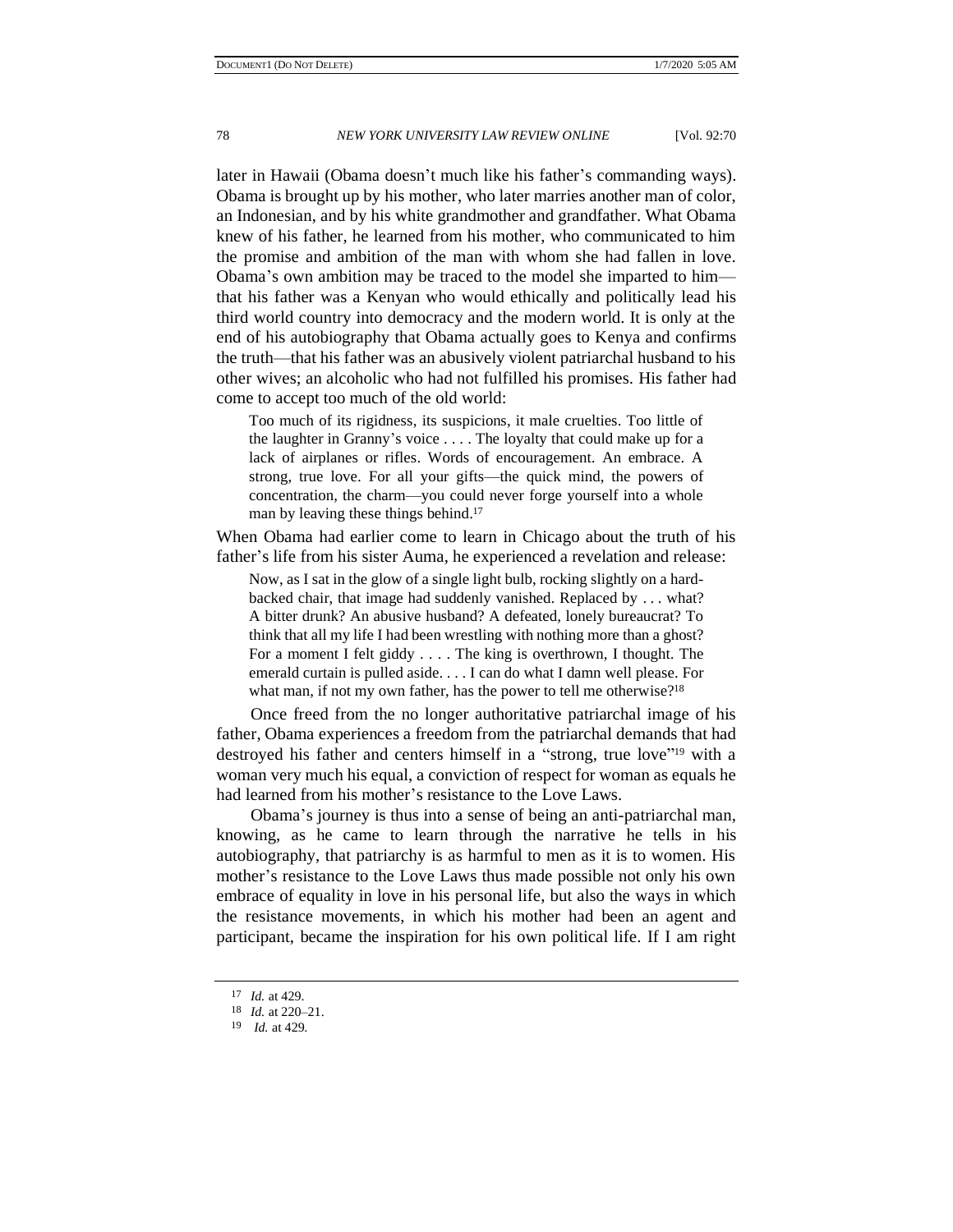about this, it clarifies why the expansion of health care access, a prominent demand of a feminist ethics of care,<sup>20</sup> was the signature achievement among his domestic policies.

# <span id="page-9-0"></span>REACTIONARY PATRIARCHY IN THE ELECTION OF TRUMP IN 2016

While these features of Obama's background may have made his voice so resonant for many of us, the same features may clarify why his leadership has been so unfairly contested, including the sense of him as an outsider (including Donald Trump's support for the birther claim, only withdrawn late in his campaign for the presidency<sup>21</sup>). There is a sense in which Obama, like James Baldwin, is an outsider. Obama was brought up by a white mother and white grandparents in Hawaii, an ethnically diverse state with few blacks and less racism than many parts of America. He only encounters American racism in its full force when he come to the continental United States for higher education, and thus faced a choice of identity, leading him to fall in love with and marry an accomplished black woman, clearly his equal, and falling in love as well with her family in Chicago, aligning himself with the American civil rights tradition of resistance to racism. But, Obama was not only an outsider among American people of color, he was also, as I have suggested, an outsider to American patriarchy, struggling, in contrast to his father, to center his life and work in an equal love. What made him so attractive to many of us was that he, like us, had found love through resistance to patriarchy, including resistance to the range of evils patriarchy supports and enforces. But what appealed to us clearly repelled others. This may explain why the opposing political party mindlessly refused to work with him, a strategy that appears to have more successful than many of us supposed, as the reactionary politics leading to the election of Donald Trump appears to show. Why? It is surely a familiar feature of recent presidential American history that presidential elections have been won by a reactionary politics that sought to limit and even reverse important ethical advances like those achieved by resistance movements including civil rights and anti-Vietnam War and second wave feminism and, more recently, gay/lesbian rights. The elections of Nixon, Reagan, and both Bushes may plausibly thus be understood as bequeathing to us, through the War on Drugs, the injustice of mass incarceration. All these ethical movements are, as we have argued

<sup>20</sup> *See* DAVID A.J. RICHARDS, RESISTING INJUSTICE AND THE FEMINIST ETHICS OF CARE IN THE AGE OF OBAMA: "SUDDENLY,. . .ALL THE TRUTH WAS COMING OUT" 127 (2013) [hereinafter RESISTING INJUSTICE AND THE FEMINIST ETHICS OF CARE IN THE AGE OF OBAMA] (connecting Obama's advocacy around healthcare to the feminist ethics of care).

<sup>21</sup> Stephen Collinson & Jeremy Diamond, *Trump Finally Admits It: 'President Barack Obama Was Born in the United States'*, CNN, Sept. 16, 2016, www.cnn.com/2016/09/15/politics/donaldtrump-obama-birther-united-states/.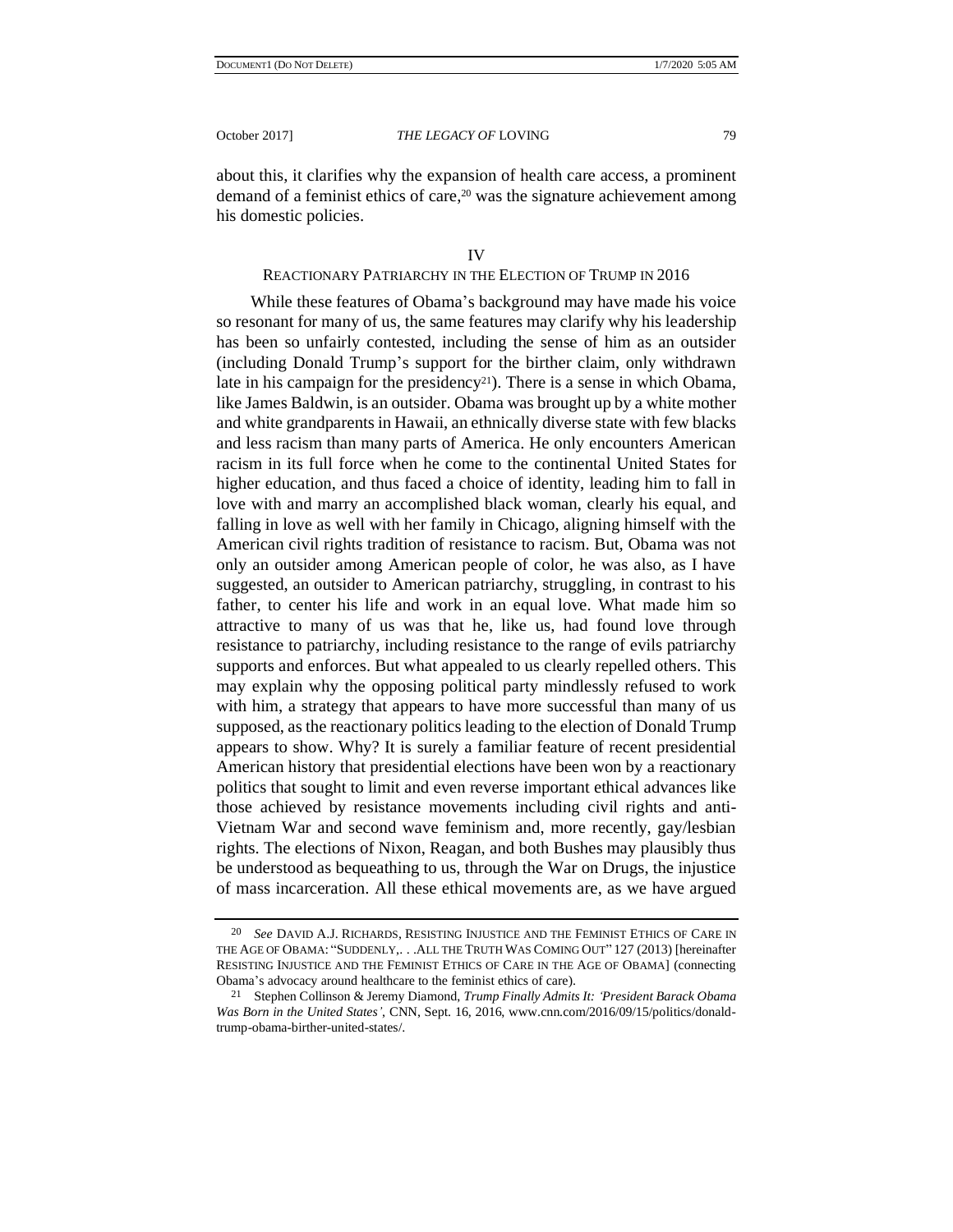in our book, forms of ethical resistance to patriarchy. It is because their resistance was so unprecedented, against the background of the hegemonic dominance of patriarchy in American democracy, that a reactionary presidential politics has been so successful and so destructive of our democracy. The presidency of Barack Obama embraced and sought to deepen and expand the democratic values of these resistance movements, embracing a feminist ethics of care that prominently included expanding the scope of access to health care to include twenty million more people.<sup>22</sup> Obama's resistance to patriarchy elicited a reactionary politics not only in the politics of the Republican Party which would not support his policies, but also in the campaign and election of Donald Trump.

Trump's campaigning voice was always authentic and violently incendiary for his followers because it was not "politically correct." Why was this regarded by his followers, no matter how offensive they may have acknowledged his speech sometimes was, as appealing? Just listen. We know we are within patriarchy when politicians use the gender binary: sharp distinctions of male and female, and men hierarchically over women. The tone of Trump—the ways he used his voice and the appeals he made in that voice—was highly patriarchal: for example, his success as a narcissistically boastful business leader, us versus them, winners versus losers, scapegoating ethnic and religious minorities and women, and, most strikingly, appealing to the shaming of patriarchal American manhood eliciting violence, an impulse which suggests the mindless violence of Italian and German and Japanese fascism, which was also highly patriarchal. Supporters of Trump found his voice authentic, and indeed it was: authentically patriarchal. Its appeal was certainly not because of his arguments, as Trump had little interest in policy and his rhetoric was often false and violent, in particular, when there was no basis for his charges ("lock her up"). Populist appeal to voters is not always or even often democratic. Consider fascism (some commentators argue Trump's success requires closer study of analysts of the rise of German fascism<sup>23</sup>). Trump's own highly personal sense of shamed patriarchal manhood elicited a response in many of the Americans who voted for him because his own rage at the shaming of his patriarchal manhood resonated with the Americans, including working class white men and women, who felt through him their own sense of rage at the groups, including

 $22$  On the feminist ethic of care and how Obama's policies (including his concern for expanding health care) reflect this ethic, see generally RICHARDS, RESISTING INJUSTICE AND THE FEMINIST ETHICS OF CARE IN THE AGE OF OBAMA, *supra* not[e 20.](#page-9-0)

<sup>23</sup> *See* Alex Rose, *The Frankfurt School Knew Trump Was Coming*, THE NEW YORKER, Dec. 5, 2016, http://www.newyorker.com/culture/cultural-comment/the-frankfurt-school-knew-trumpwas-coming (describing the Frankfurt School, which anticipated the rise of authoritarianism in the United States through comparisons to German fascism). For the most brilliant and illuminating study, see HANNAH ARENDT, THE ORIGINS OF TOTALITARIANISM (1968).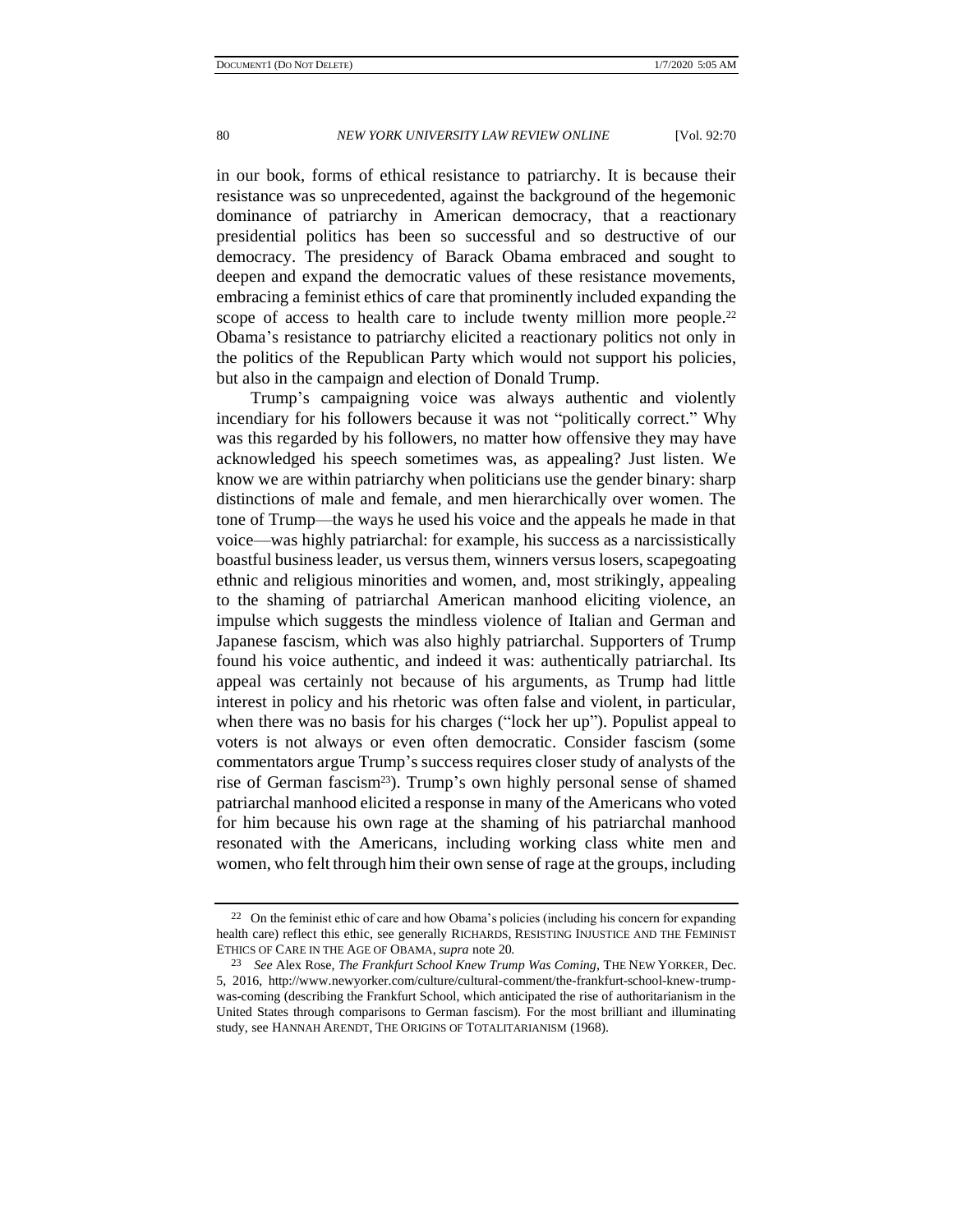<span id="page-11-0"></span>people of color, educated women, male professionals, gays, and lesbians, who had done better than them and shamed them as patriarchal men and women assuming a hierarchy now very much at threat.<sup>24</sup> Importantly, the belief in this hierarchy "appears to be less tied to traditional gender roles for blacks than for whites," <sup>25</sup> clarifying why a woman president was less threatening to black people than to white people. There is, of course, a stark irrationalism in white working class men directing their rage at black people and women and professionals and gays, but not at Donald Trump, a narcissistic man whose interest is passionately in himself and whose policies would be less in *their* interest than those of Hillary Clinton, who called for redistribution of wealth from the very wealthy to the middle and lower classes, lessening widening economic inequality in the United States—the key, I believe, to responsibly addressing America's epidemic of violence.<sup>26</sup> But my point is that we are not dealing here with deliberative democratic argument, but with an irrationalist patriarchal rage, an issue of emotion, not of ideas—there is, as Arlie Hochschild makes clear, "the Great Paradox,"<sup>27</sup> of people voting so against their interests. This makes sense, however, only if patriarchy remains very much intact both in American men and women, as it is in these Trump supporters, drenched in patriarchal culture and religion that they experience now at deadly threat. Women in such a culture, sensing the rage of their patriarchal husbands or brothers or fathers, may protect them from such vulnerabilities by allying themselves with them.<sup>28</sup> Trump's narcissistic rage (as a male) resonated with such men and women whereas the careful policy arguments of Clinton (as female) did not, reflecting shifts in masculinity/femininity imperatives that Clinton's candidacy embodied and that humiliate patriarchal men and women.<sup>29</sup> Trump, in fact a selfabsorbed man with little record of concern for others, has been imaginatively transformed into the charismatic patriarch these already patriarchal voters desperately need or feel they need.<sup>30</sup>

<sup>30</sup> For an argument that such irrationalist appeal may also exist in American business culture, see RAKESH KHURANA, SEARCHING FOR A CORPORATE SAVIOR: THE IRRATIONAL QUEST FOR

<sup>24</sup> For a brilliant documentation of this phenomenon, see ARLIE RUSSELL HOCHSCHILD, STRANGERS IN THEIR OWN LAND: ANGER AND MOURNING ON THE AMERICAN RIGHT (2016) [hereinafter STRANGERS IN THEIR OWN LAND].

<sup>25</sup> MICHÈLE LAMONT, THE DIGNITY OF WORKING MEN: MORALITY AND THE BOUNDARIES OF RACE, CLASS, AND IMMIGRATION 34 (2000).

<sup>26</sup> *See* JAMES GILLIGAN, WHY SOME POLITICIANS ARE MORE DANGEROUS THAN OTHERS (2011) (discussing why people gravitate towards violence during republican presidencies).

<sup>27</sup> HOCHSCHILD, *supra* note [24,](#page-11-0) at 56.

<sup>28</sup> *See* Irin Carmon, *What Women Really Think of Men*, N.Y. TIMES (Dec. 9, 2016), https://www.nytimes.com/2016/12/09/opinion/sunday/what-women-really-think-ofmen.html?\_r=0.

<sup>29</sup> *See* ANDREW J. CHERLIN, LABOR'S LOVE LOST: THE RISE AND FALL OF THE WORKING-CLASS FAMILY IN AMERICA 30–34, 164–65 (2014) (discussing the masculinity imperative and hegemonic masculinity, respectively).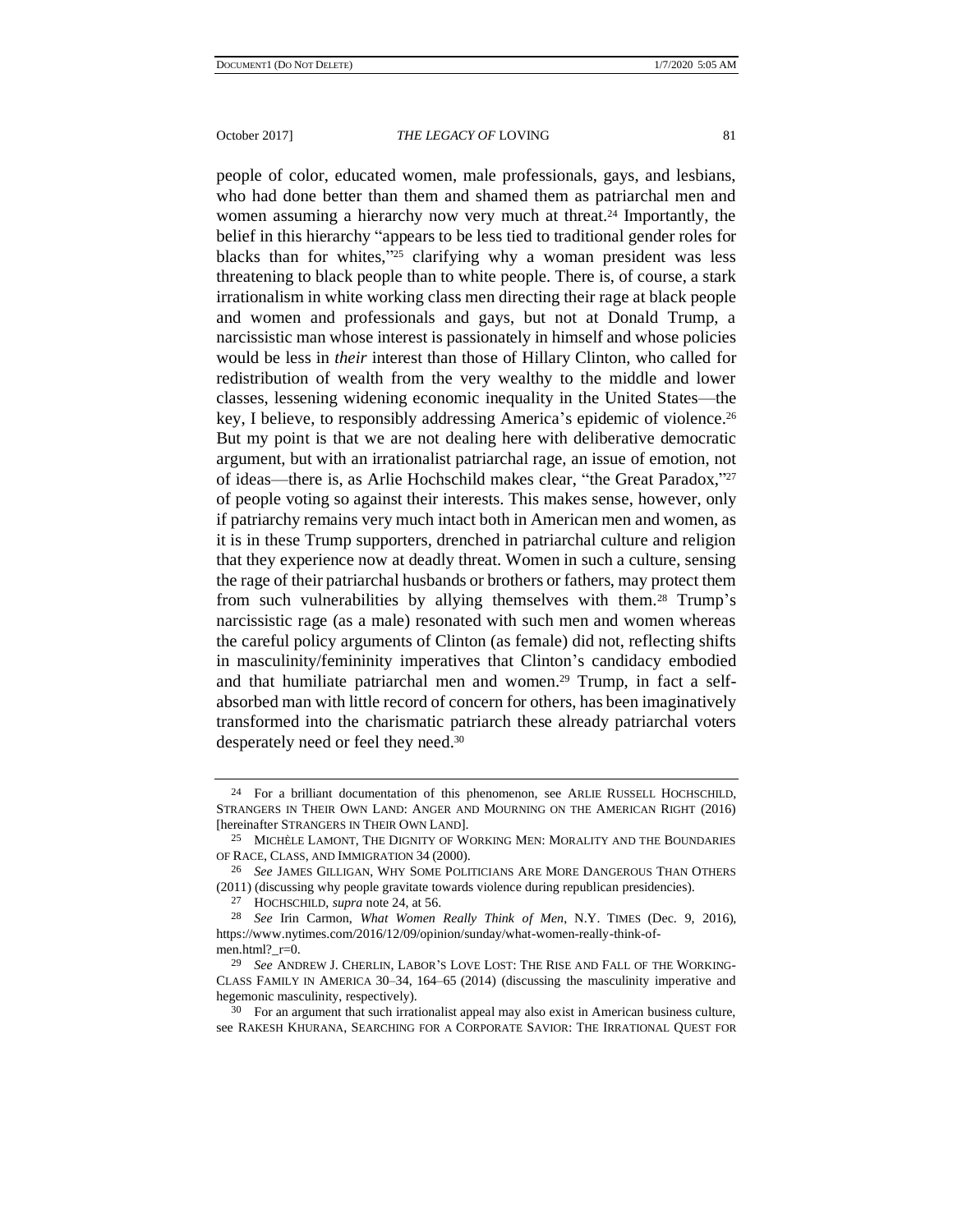The presidential election of 2016, in which gender played such a prominent role both in the candidates and in the electorate, suggests to me that that the end-game is, today, closer than Carol Gilligan and I thought in 2009 when we published *The Deepening Darkness*. Patriarchal manhood may universally be psychologically fragile and fraught, which explains why among so many peoples the initiation of men into patriarchy is so violent and its psychological consequences are male propensities to violence.<sup>31</sup> This fragility may be more apparent now than ever, as the violence of patriarchy has been more exposed and evident in the 2016 election. Patriarchy is more important in our politics than most of us thought, and its irrationalism more obvious. If we resist responsibly, its end may be close in sight. It is time to wake up to the threat of patriarchy to democracy.

V

## FREEING OF ETHICAL VOICE THROUGH RESISTANCE TO PATRIARCHY

Carol Gilligan and I argued in our book that ethical resistance—the resistance that motivates the civil rights, anti-war, second wave feminist, and gay rights movements—arises from the freeing of the ethical voice long violently repressed by patriarchy. Trump's reactionary presidential victory—like that of the other presidents who anticipated him—shows how deep the problem of patriarchy remains in American culture. Patriarchy morally injures democratic values, as the recent election—an election reflecting the Roman patriarchal strategy of divide and conquer—clearly shows. Arlie Hochschild observes that what she found in the conservatives she studied was not an absence of ethics (they were often most generous to people within their communities and even beyond), but "empathy walls"<sup>32</sup> with the groups that their reactionary politics regarded as humiliating their patriarchal manhood and womanhood, an instance of how patriarchy moral injures our common sense of ethics. Martin Luther King, Jr., showed us that the way to rebut such irrationally self-destructive hatred is an ethical resistance of nonviolent and loving voice that insists on conversation about our differences and seeks to show that we have more in common than they suppose, that they have more to lose than gain, that we are, in fact, part of one ethical community.

As King put it, "I would rather die than hate you." <sup>33</sup> Hochschild insists the human sciences cannot grapple with such "empathy walls" unless they

CHARISMATIC CEOS (2002).

<sup>31</sup> See, for cogent documentation of this point, DAVID D. GILMORE, MANHOOD IN THE MAKING: CULTURAL CONCEPTS OF MASCULINITY (1990).

<sup>32</sup> HOCHSCHILD, *supra* note [24,](#page-11-0) at 5, 233.

<sup>33</sup> DAVID A.J. RICHARDS, DISARMING MANHOOD: ROOTS OF ETHICAL RESISTANCE 173 (2005) (internal citation omitted).